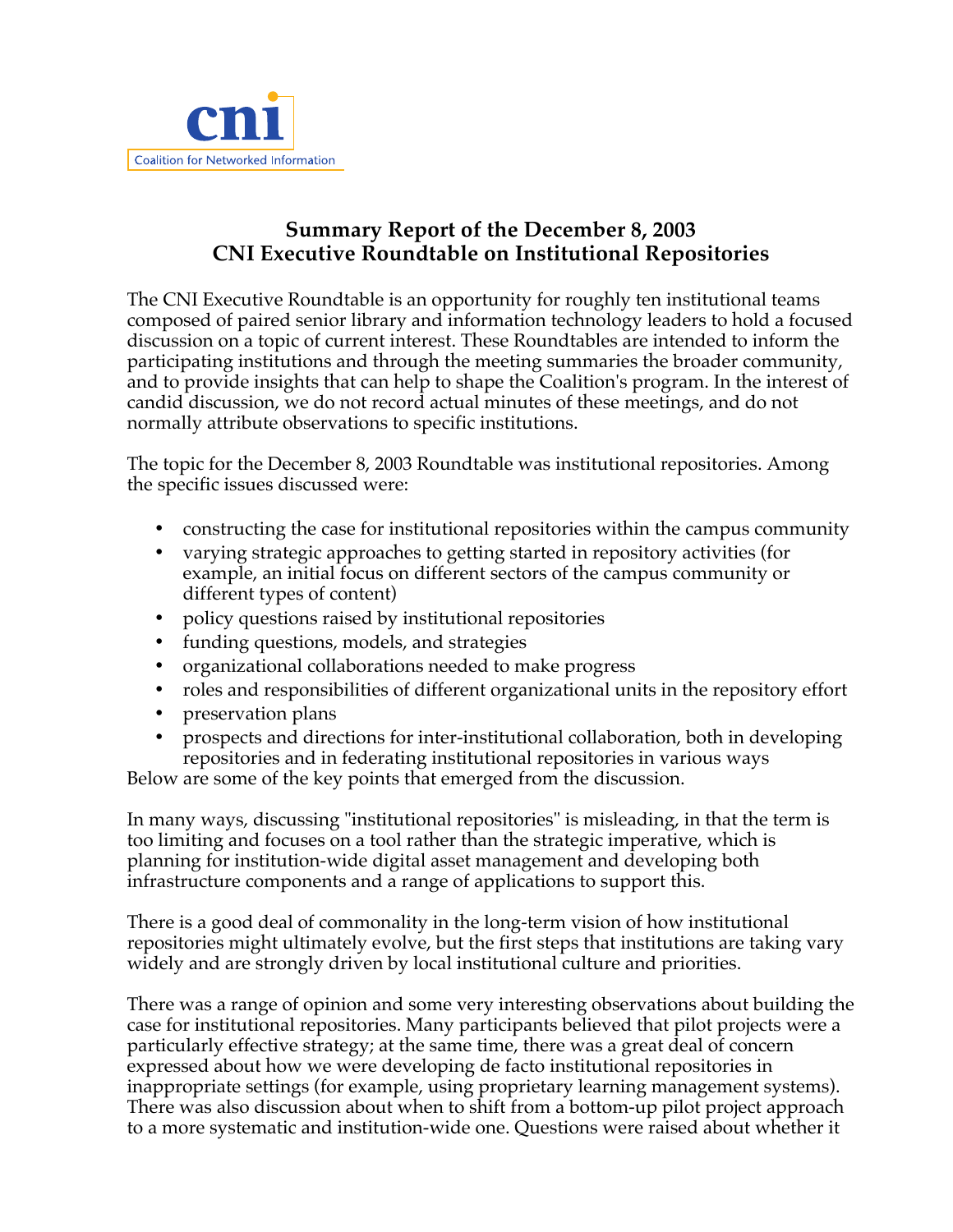was appropriate to frame institutional repositories as new initiatives (requiring new funding) as opposed to simply new expressions of ongoing core responsibilities. One participant also observed that "we did not build the case for the Web."

We need a much better understanding of the high-level architectural issues involved in digital asset management - services, roles, components, and interrelationships. For example, it seems clear that there are a number of infrastructure components (i.e. identifier management, perhaps some abstractions of storage systems) that could serve a wide range of digital asset management applications, not just institutional repository systems, and we should be thinking about articulating and designing such services explicitly as infrastructure that will support this broader context. Other applications that might share infrastructure with institutional repositories include learning management systems, departmental or research-project-based repositories, or various kinds of records management or data management systems.

The boundaries of institutional repositories are going to be very problematic. It is clear that the large scale science initiatives proceeding under banners such as "cyberinfrastructure" or "e-science" will lead to a growing number of repositories for various materials organized and managed along disciplinary lines. At the same time, it is equally clear that there will be a great deal of material that doesn't fit within the available constellation of disciplinary repositories, and that this constellation of disciplinary resources will change over time; responsibility for managing this material will fall primarily to specific higher education institutions. A high priority should be establishing conversations with funding agencies, leading Principal Investigators, and Vice Provosts of Research to try to ensure that disciplinary and institutional efforts are coordinated, follow common standards and architectures where possible, and evolve in a complementary fashion. We will need to understand how and when transitions of materials between institutional and disciplinary systems should take place. There are also questions here involving funding agency mandates and responsibilities for the preservation and distribution of digital assets and how these should be reflected in determination and allocation of indirect costs.

In a sense, the institutional repository is part of the public view of an organization's digital assets. A number of policy issues surrounding the image of an institution (or units within the institution) emerge in this context, just as they have with Web sites. Socially, politically or artistically controversial materials are an obvious example, but there are many others. For example, a department may become very concerned about its reputation as expressed by material in a repository and attempt to establish review/refereeing procedures, which will slow down dissemination and potentially transform a review process that is traditionally disciplinary in scope to one that is institutional. We need to be very careful about the boundaries between scholarly publishing and repositories.

There are also boundary problems between institutions that follow from faculty collaborating across institutions. Faculty members also move frequently from one institution to another. We need to think hard about how to define institutional responsibility in these settings and about how institutions relate to each other and distribute effort in support of the collaborations of their faculty.

The Roundtable discussion illuminated a number of interesting policy issues connected to access management and stewardship of materials. We have tended in the past to